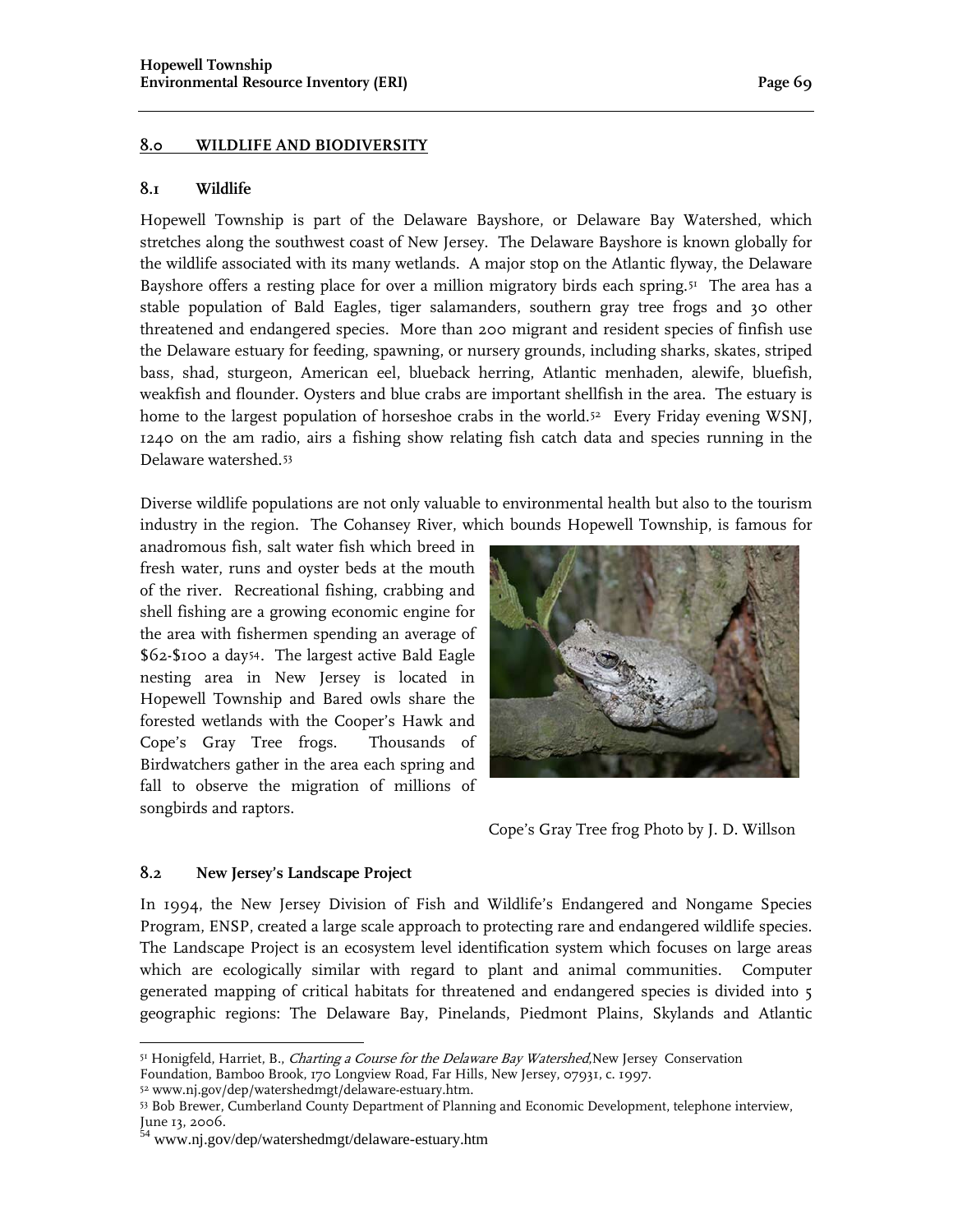Coastal Plain. Each region has specific mapping of habitat patches which do not correspond to political boundaries but instead to habitat niches. A habitat ranking system ranging from 1-5, five the most important, describes actual sightings, probable locations, or suitable habitat, for threatened and endangered species to occur. Most of Hopewell Township has been designated as 3,4,5 habitat.



Grasshopper Sparrow Endangered Yellow Pond Lily Endangered



http://www.flickr.com/photos/37323778@N00/332798259/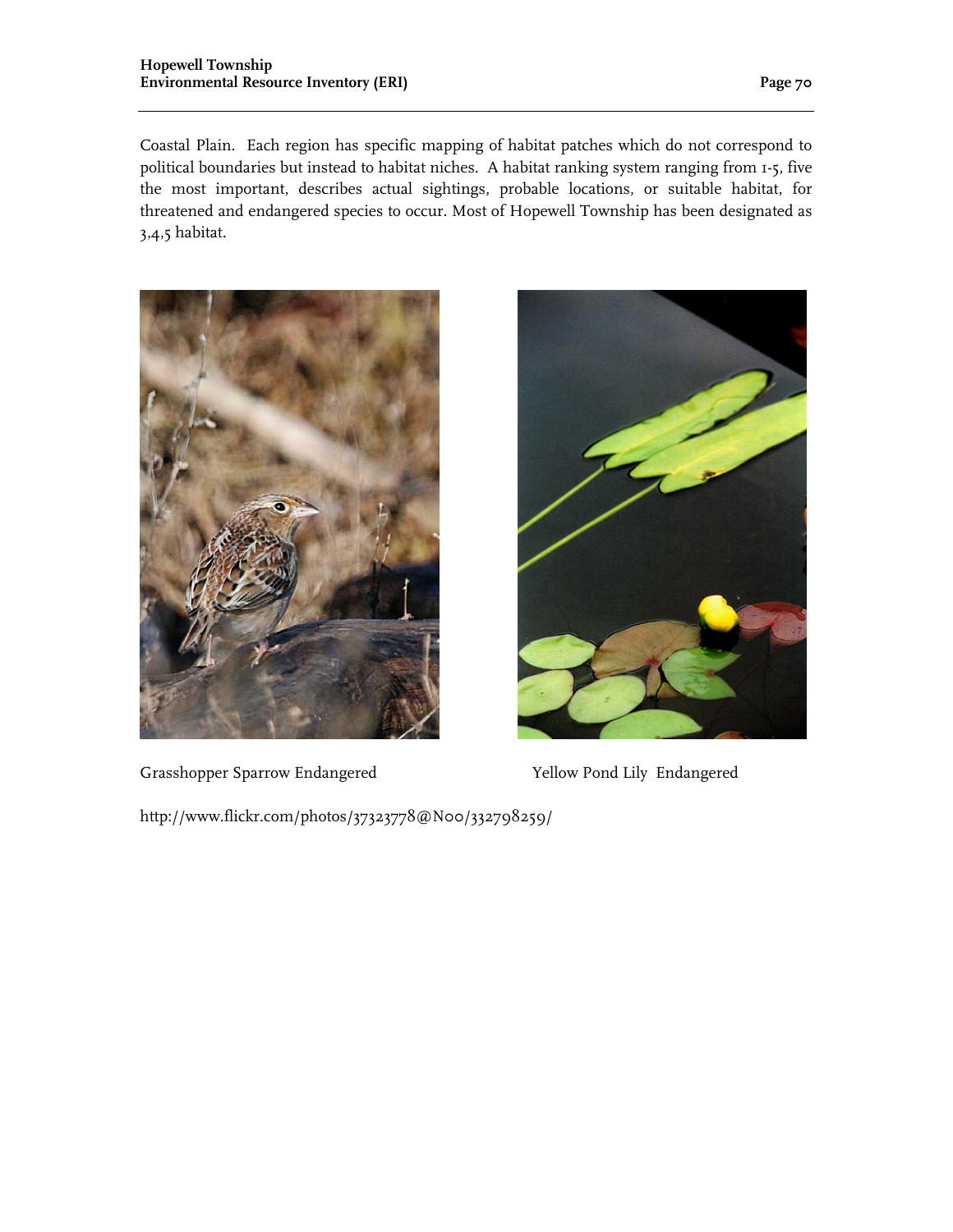

## ENVIRONMENTAL RESOURCE INVENTORY

# Threatened and Endangered Species

Hopewell Township, Cumberland County, NJ February 2007

**Clarke Caton Hintz** 

Architecture

Planning Landscape Architecture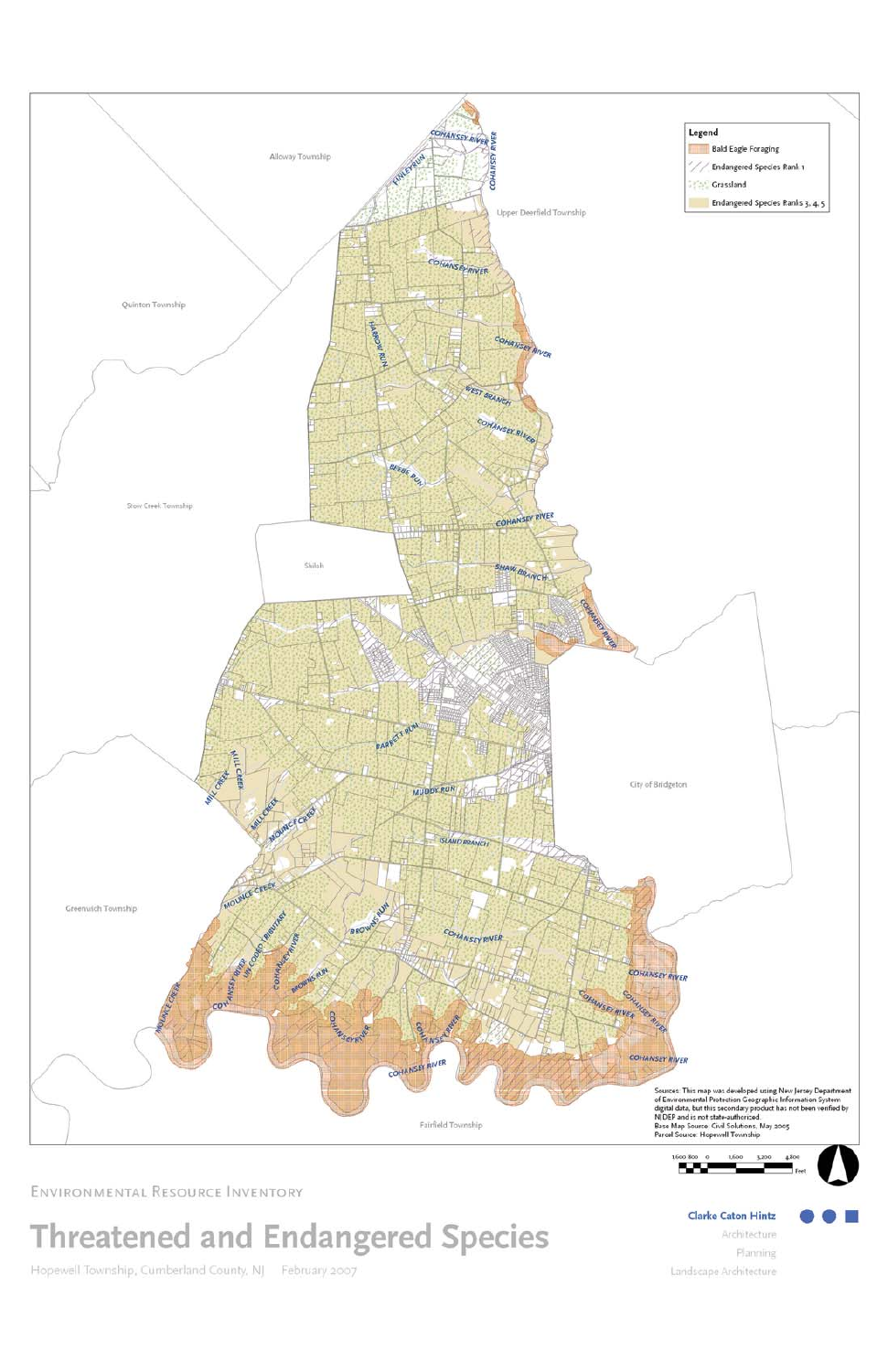#### **8.3 Hopewell Rare and Endangered Species:**

The Natural Heritage Database and the Landscape Project habitat mapping identified the following rare or endangered wildlife species which have occurred in Hopewell Township.

| American kestrel         | <i>Falco sparverious</i>     | Increasing/Stable     |
|--------------------------|------------------------------|-----------------------|
| Bald eagle               | Haliaeetus leucocephalus     | Threatened/Endangered |
| Barred owl               | Strix varia                  | Threatened            |
| Carpenter's frog         | Rana virgatipes              | Special Concern       |
| Cooper's hawk            | Accipiter cooperii           | Threatened            |
| Cope's gray treefrog     | Hyla chrysoscelis            | Endangered            |
| Eastern box turtle       | Terrapene Carolina           | Special Concern       |
| Eastern kingsnake        | Lampropeltis g. getula       | Undetermined          |
| Eastern meadowlark       | Sturnella magna              | Declining/Stable      |
| Fowler's toad            | Bufo woodhousii fowleri      | Special Concern       |
| Grasshopper sparrow      | Ammodramus savannarum        | Threatened            |
| N. diamond back terrapin | Malaclemys terrapin terrapin | Special Concern       |
| Savannah sparrow         | Passercululus sandwichensis  | Threatened            |
| Spotted turtle           | <i>Clemmys guttata</i>       | Special Concern       |
|                          |                              |                       |

#### 8.4 Bald Eagle Project

 $\overline{a}$ 

The Division of Fish and Wildlife's Endangered and Nongame Species Program (ENSP)biologists and volunteer observers located and monitored bald eagle nests and territories. Anew record high of 53 eagle pairs was monitored during the nesting season; 48 of those were active (with eggs) and five more were territorial (in a nest area). Southern New Jersey remained the state's stronghold, with 80 percent of the nests in Cumberland and Salem counties. Three new nests were found this year in northern New Jersey. Forty nests were successful in producing 64 young, for a productivity rate of 1.33 young per active nest. ENSP staff banded and took blood samples from 16 eaglets at 10 nests. Eight nests failed to produce viable hatchlings and for the most part the causes were unknown. ENSP staff, regional coordinators, and volunteers reported a total of 179 bald eagles counted in the January 2005 annual Midwinter Bald Eagle Survey. Thirty-one eagles were recorded in north NJ and 148 in the south. The state's eagle population would not be thriving without the efforts of the dedicated eagle volunteers who observe nests, report sightings, and help protect critical habitat.[55](#page-3-0) In Hopewell one nest along the Cohansey River west had a nesting pair which had an unexplained nest failure.

<span id="page-3-0"></span><sup>55</sup> Abstract :New Jersey Bald Eagle Management Project 2005. http://www.state.nj.us/dep/fgw/ensp/pdf/eglrpt05.pdf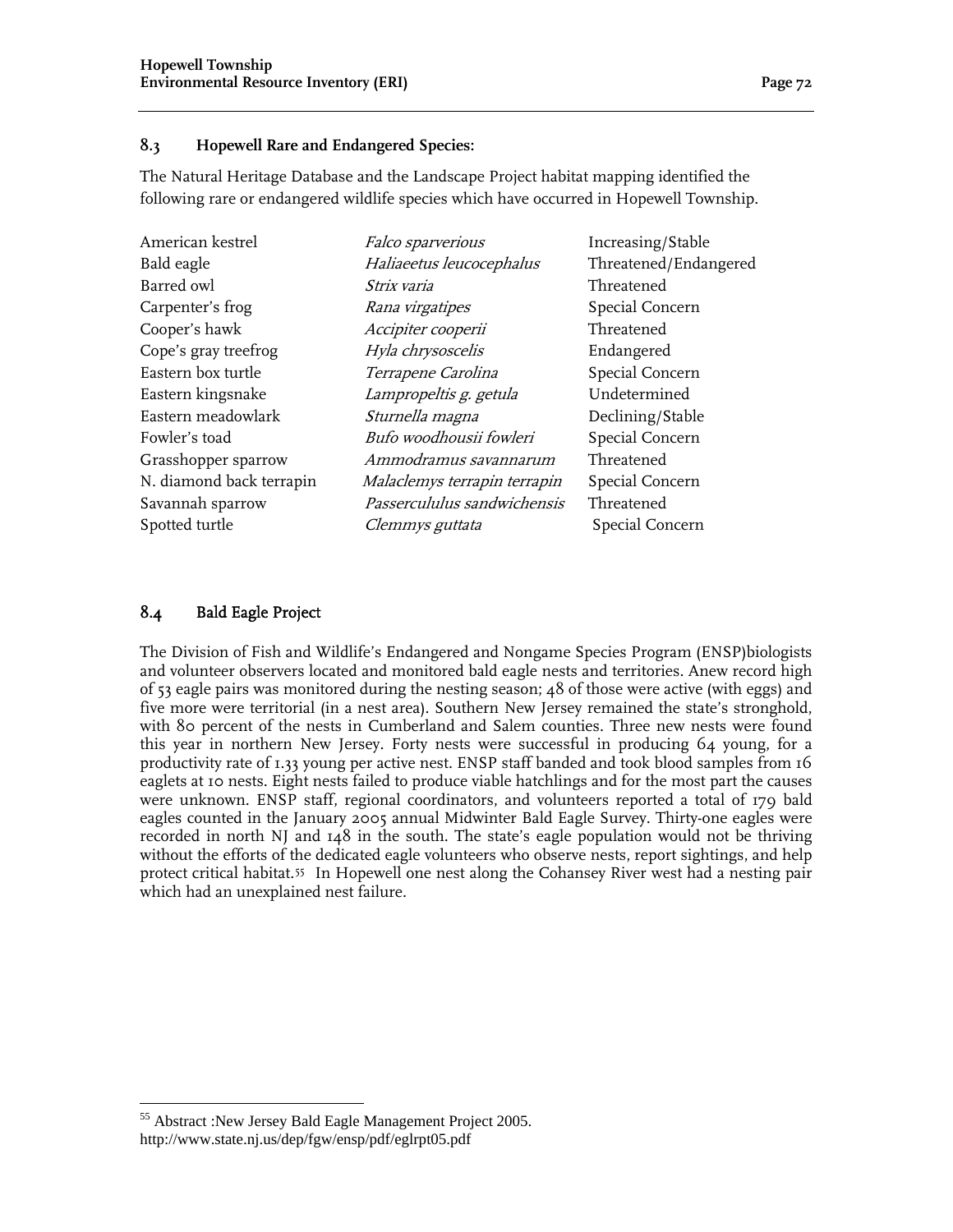The following photographs detail the different appearance of mature and immature bald eagles.





Immature Bald Eagle

Immature Bald Eagle in Flight, photos by Matt Blake



Pair of Mature Bald Eagles, photo by Carol Bell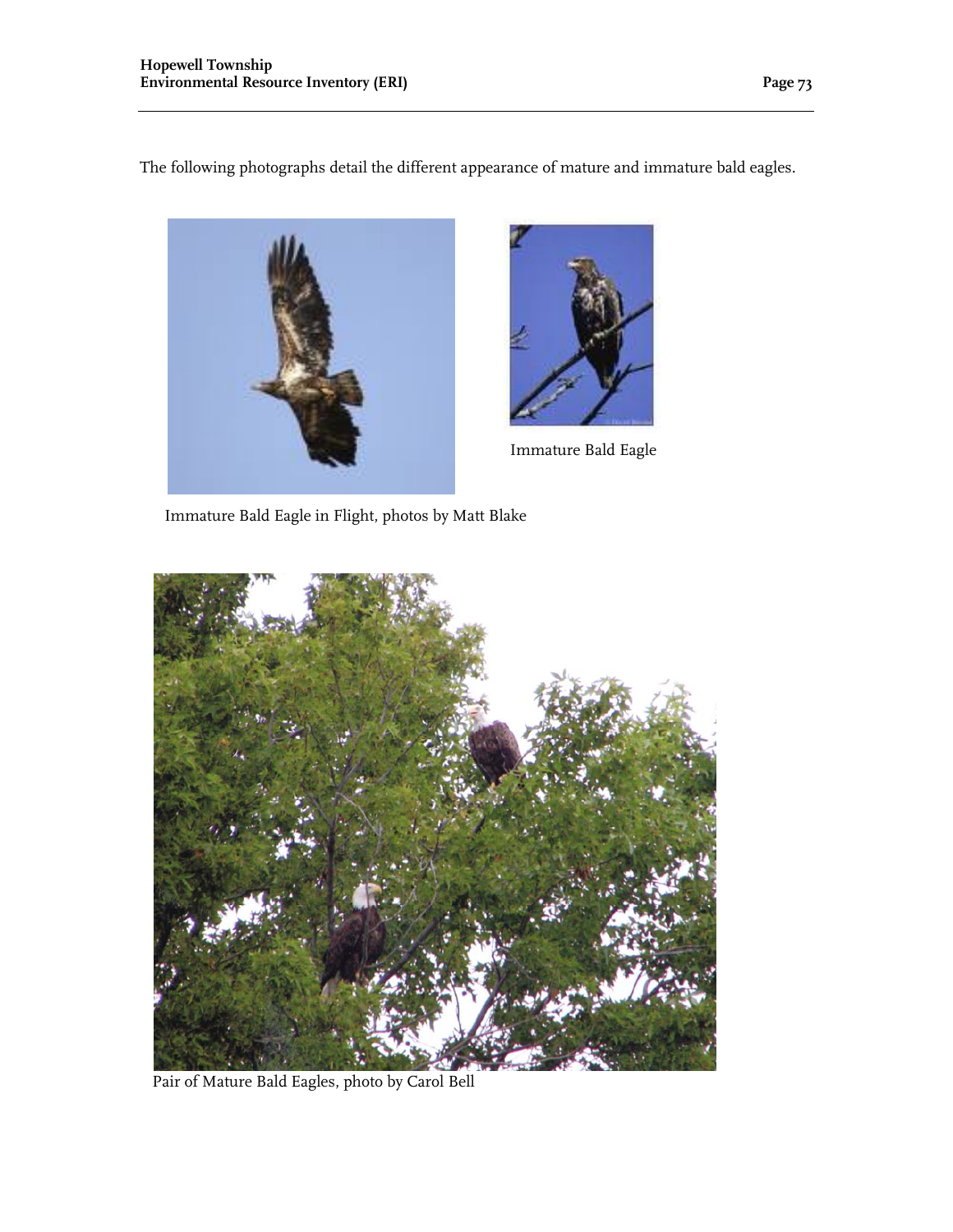#### **8.5 Conservation Incentive Programs**

The following state and federal grant programs exist to fund conservation and enhancement of wildlife habitiat:

- Landowner Incentive Program (LIP), US Fish and Wildlife Grant administered by theDEP Endangered and Nongame Species Program. 75% project cost 25% landowner cost. Must contribute to enhancement of at least one rare species or its habitat. Grassland projects, migratory stopovers.
- **Wildlife Habitat Incentives Program (WHIP), US Fish and Wildlife and NRCS program** to improve fish and wildlife habitat. Technical and financial assistance, 75% funding ,minimum 5 acres. Grassland restoration, riparian buffers, invasive species eradication, early successional habitat resoration. 5-10 year plan priority.
- **Wetlands Reserve Program (WRP)**, NRCS program to protect restore and enhance wetlands. Permanent easements, 30 year easements.1o year easements, 75% restoration cost.
- Conservation Reserve Program (CRP), USDA and FSA program. voluntary enrollment in removal of marginal land from production. \$100-150 per acre. 50% of conservation practice costs.
- **Partners for Fish and Wildlife, US Fish and Wildlife program, 50% cost share, financial** and technical assistance , enhancement of Federally listed species, migratory birds, anadromous fish, marine mammals, 10 year easement.
- Private Stewardship Grant Program (PSGP), Us Fish and Wildlife program. Up to 90% cost share for enhancement of at risk species, invasive eradication, stream buffers, planting of native vegetation, competitive funding in north east.
- Forest Land Enhancement Program (FLEP), Federal program long term management of private forest. 75% cost share technical and financial assistance, 10 year easement, minimum<sub>5</sub> acres.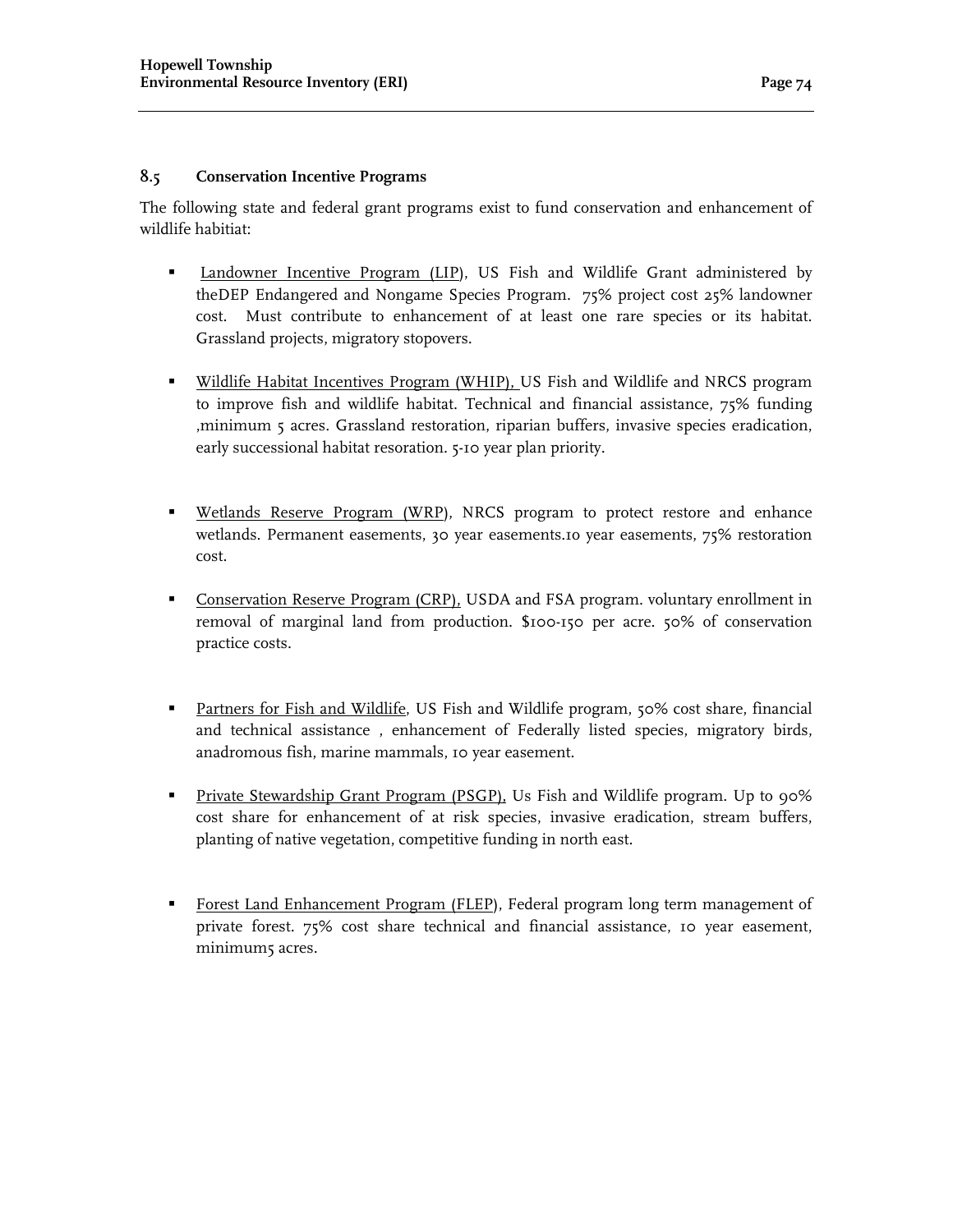#### **9.0 POLLUTION AND CONTAMINATED SITES**

Five superfund sites impacting the Cohansey Aquifer in Cumberland County have been identified.[56](#page-6-0) All are located in the City of Vineland. One project is ongoing at the Vineland Chemical Company, a former pesticide manufacturer where soil is being washed and river sediments are excavated, washed and re-deposited. Also as a part of treatment for the Chemical Company site, Union Lake is being dredged and ground water is being treated. One project is still under review for remediation by the EPA at a dry cleaner site where 16 private wells were contaminated with volatile organic compounds. The other three projects are completed or no further action is required.

One active contaminated site in Hopewell Township has been registered by the NJDEP, ID# 001824. That site, Durham's Auto Repairs had a gasoline discharge from an underground storage tank. A new well is required and soil contamination remediation is necessary. No new cases of immediate environmental concern, IEC, which cause acute threat to human health or a direct threat to drinking water of the state, have been registered as of May 31, 2006.[57](#page-6-1)  Contaminated sites are mapped on the well head protection map found in section 6.5 of this document. In addition, Block 76 Lot 35, known as the convenience center, is a closed landfill known contaminated site with a closed plan. There are monitoring wells on site with quarterly data available in the municipal building. These show good results, below the ground water levels specified by the DEP, since the old landfill was closed.

#### **10.0 SOLID WASTE AND RECYCLING**

Hopewell Township residents take trash and recyclables to the convenience center on Trench Road or contract privately to have trash picked up. Solid waste is landfilled at the Cumberland County Landfill located in Deerfield Township. The landfill is operated by Cumberland County Improvement Authority, covers a 75 acre site and accepts 550 tons of material per day. The projected life of the landfill is through 2016.[58](#page-6-2) Steve Wymbs, director of the facility, describes the landfill as the best class B landfill in North America. The leachate from the landfill is captured, pretreated, and discharged into the sewage treatment plant in Bridgeton. The facility is one of two closed loop system landfills in the state of New Jersey. Other innovations include a tire shredder capable of shredding 1,800 car tires per hour into a 3" by 6" shred. The shred is used at the toe of the slope on active landfill cells and acts as a drainage medium to facilitate percolation of stormwater into the leachate system and reduce mosquito infestation.[59](#page-6-3) The landfill has a materials separating facility for recyclables and boasts the highest recycling rate in New Jersey. 80% of the residents in the county have curbside pick up of recyclable materials. Hopewell Township has over 70 miles of roads and does not have curbside pick up. Hopewell has a convenience center to collect recyclables and used motor oil. The landfill has an agricultural plastics recycling center, one of only two in the state. Greenhouse and nursery plastic film is collected for a cost of \$20 per ton. Most of the plastic is exported to China and reused as construction and mulch film. In addition, five collection sites are operated to collect and

 $\overline{a}$ 

<sup>56</sup> www.epa.gov/superfund/sites/npl/nj.htm#statelist.

<span id="page-6-1"></span><span id="page-6-0"></span><sup>57</sup> Robert Steinhagan, case manager New Jersey Departmewnt of Environmental Protection, Site Remediation and Waste Management. Telephone interview May 31, 2006.

<span id="page-6-2"></span><sup>58</sup> Denis DeMatte , Cumberland County Improvement Authority, telephone interview May 31, 2006.

<span id="page-6-3"></span><sup>59</sup> Steve Wymbs, Director of Cumberland County Landfill, telephone interview, May 31, 2006.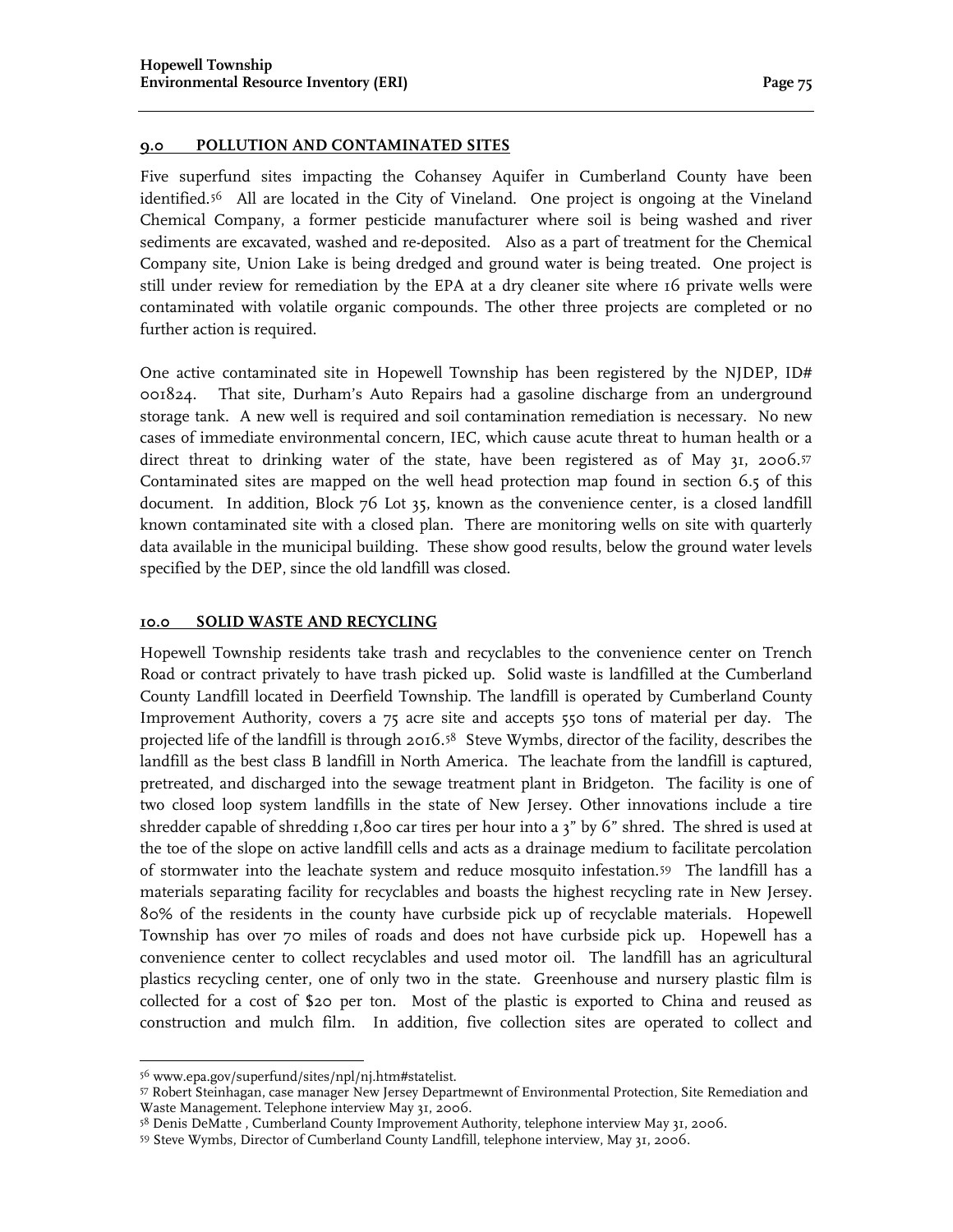redistribute 20,000 pounds of nursery containers and plastics bedding plant trays. Pesticide containers are collected from all licensed pesticide applicators in a center in Upper Deerfield and there are 3 household hazardous waste and electronics disposal days per year.<sup>[60](#page-7-0)</sup>

#### **11.0 ENVIRONMENTAL PLANNING AND CONSERVATION OPTIONS**

#### **11.1 Farmland Preservation**

Hopewell Township adopted a Farmland Preservation Plan Element of the Master Plan in November, 2004. The plan details Hopewell Township's plan to develop the agricultural industry by "1) preventing and minimizing the incursion of large scale residential development into its agricultural zones, and 2) by 'staying out of agricultures way' by not hindering or restricting the private sector's efforts to change flex and innovate as the agricultural industry evolves over time."<sup>[61](#page-7-1)</sup> As of February 20, 2007, Hopewell Township has permanently protected 3,142 acres of farmland on 26 farms from development through the New Jersey Farmland Preservation Program. See Preserved Lands Map below. A broad expansion of the Township's participation in the Farmland Preservation Program is anticipated through the award of a \$1,500,000 Planning Incentive Grant from the State Agriculture Development Committee. The list of Hopewell farms eligible to participate in funding for preservation through this grant includes 4,800 acres.. The township staff, volunteers and non-profit groups are all working collaboratively to reach out to landowners to accelerate participation in the preservation of farmland within the Township.

#### **11.2 Transfer of Development Rights**

The Transfer of Development Rights Program which is currently under review by the Township will proactively address environmental and agricultural protection issues through clustering development where infrastructure can support growth and away from the heart of the active agricultural and sensitive environmental areas. Environmentally sensitive areas of preserved farms, along stream corridors, wetlands, and forested areas, will be identified and preserved.

#### **11.3 Non-Profit Sector**

Non profit environmental groups such as New Jersey Audubon Society and the American Littoral Society are actively seeking landowners to increase participation in wildlife conservation incentive and land preservation programs offered through the Natural Resource Conservation Service, NRCS, and the NJDEP.[62](#page-7-2)

<span id="page-7-0"></span><sup>&</sup>lt;sup>60</sup> Ken Hildreth, Hopewell Township recycling coordinator, telephone interview May 31, 2006.

<span id="page-7-1"></span><sup>&</sup>lt;sup>61</sup> Farmland Preservation Plan Element of the Hopewell Township, November, 2004, p. 14.

<span id="page-7-2"></span> $62$  Matt Blake, American Littoral Society, telephone interview, June 2006.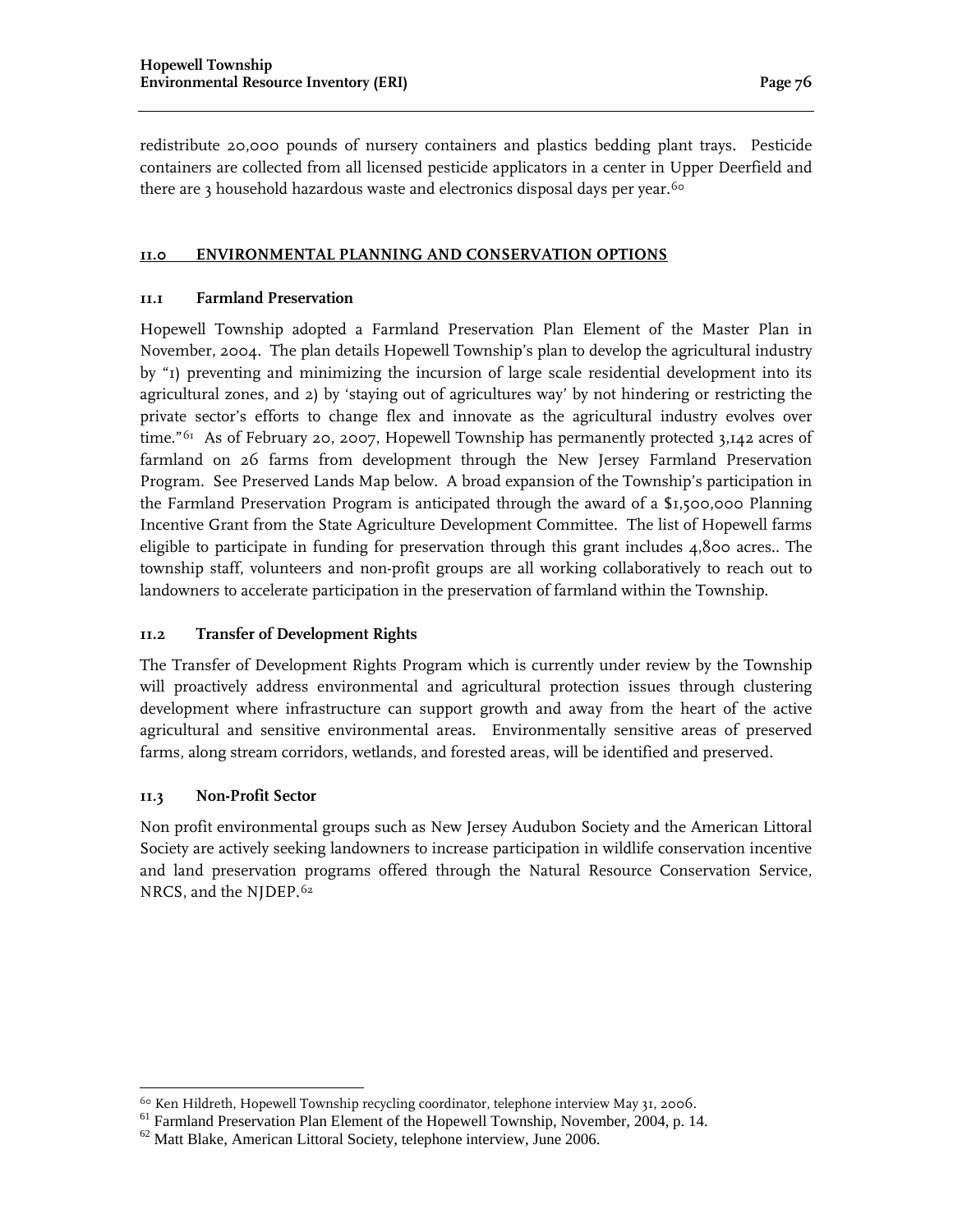

| Source: This map was developed using New Jersey Department of<br>Environmental Protection Geographic Information System and<br>NJDOTdigital data, but this secondary product has not been<br>verified by NJDEP and is not state-authorized. |                                           |  |
|---------------------------------------------------------------------------------------------------------------------------------------------------------------------------------------------------------------------------------------------|-------------------------------------------|--|
| Parcel Source: Hopewell Township<br>Base Map Source: Civil Solutions, May 2005                                                                                                                                                              | Fairfield Township<br>THE PERSON NEWSFILM |  |

## ENVIRONMENTAL RESOURCE INVENTORY

## Preserved Lands

Hopewell Township, Cumberland County, NJ February 2007

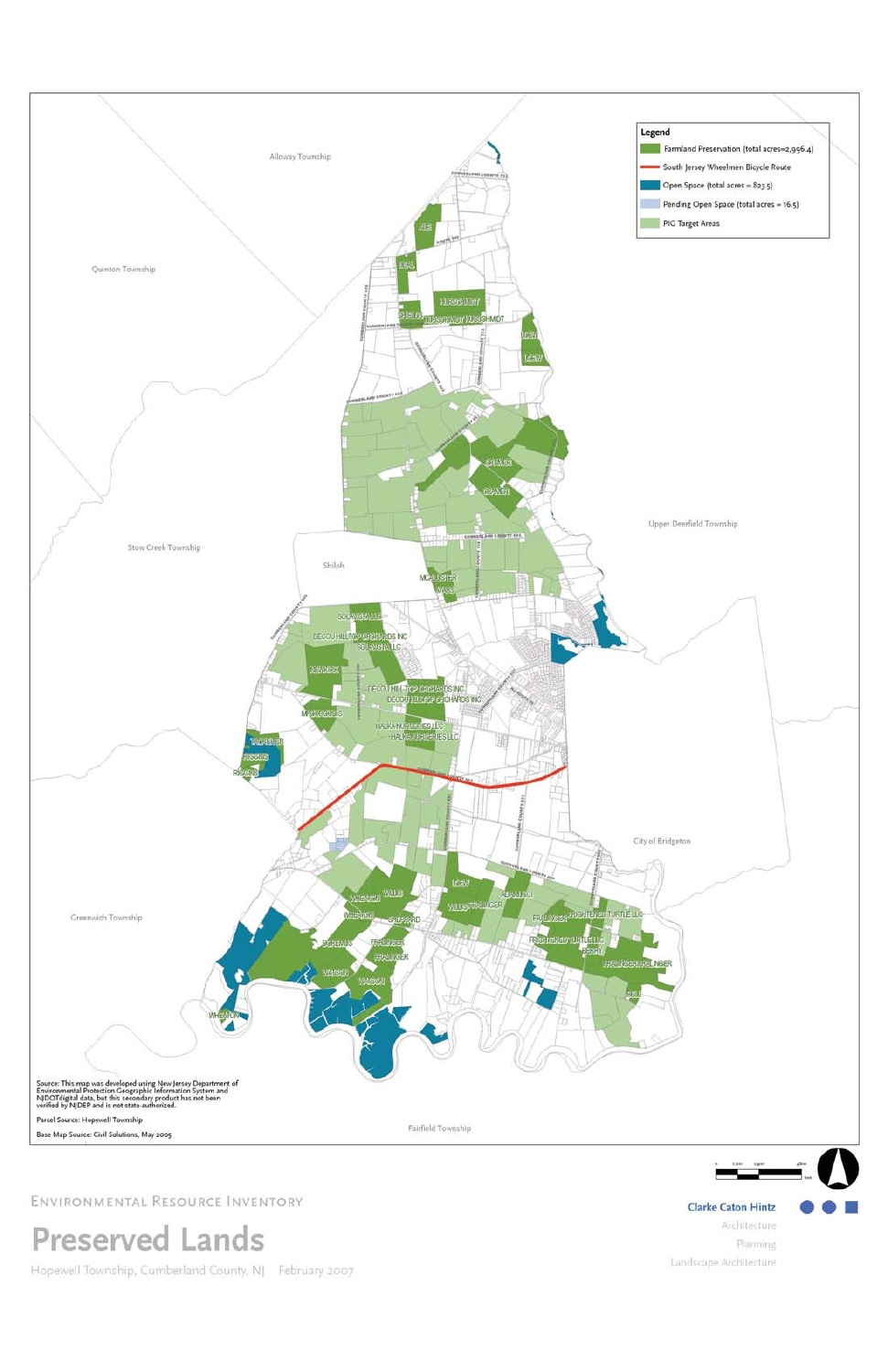#### **11.4 Open Space Protection**

The New Jersey Department of Environmental Protection Green Acres program, non profit groups and PSE&G have protected approximately 850 acres of open space in Hopewell Township through conservation easements and fee simple purchase. The Cohansey River Wildlife Management area is located in the southern portion of the Township and was protected as part of the PSEG wetlands enhancement initiative along the lower Cohansey River. While the Green Acres program does not target specific parcels for preservation, program staff would support expanding the wildlife management area to include more water bodies and lands along the wetland/upland edge which makes up important wildlife habitat.<sup>[63](#page-9-0)</sup> Green Acres efforts to secure a conservation easement on the Girl Scout Camp in Hopewell are ongoing. A Green Acres purchase of the Elk Lake Estate from the Blake family is also pending.

#### 11.5 Parkland in Hopewell Township

#### Parks and Recreation

There are currently three parks in Hopewell Township, two of which border the City of Bridgeton boundary – Mary Elmer Lake and Piney Point. Both parks are located partially in the City of Bridgeton and are entirely managed and operated by the City. They also have pavilions for

picnicking and Mary Elmer Lake is a state-stocked fishing lake. The third park is Bostwick Lake Park, which is located primarily in Upper Deerfield Township. Bostwick Lake was a state-stocked fishing lake, but has since been drained. The park still offers camping and picnicking facilities.

Township recreational facilities are located at the West Cumberland Little League ballfields on Greenwich Road. This site includes seven ball fields of varying sizes and physical conditions. Some of the ball fields have lights with

 $\overline{a}$ 

| Table 7. Hopewell Township - Active Parks and Open Space                       |  |  |
|--------------------------------------------------------------------------------|--|--|
|                                                                                |  |  |
| 1. Bostwick Lake - Hopewell/Upper Deerfield/Alloway Townships                  |  |  |
| Friesburg Road                                                                 |  |  |
| Campground, picnicking, formerly a state-stocked fishing lake                  |  |  |
|                                                                                |  |  |
| 2. Mary Elmer Lake - Hopewell/City of Bridgeton                                |  |  |
| Mary Elmer Drive                                                               |  |  |
| 3 pavilions, 2 BBQ grills, 2 horseshoe pits, and a state-stocked fishing lake. |  |  |
|                                                                                |  |  |
| 3. Piney Point Park – Hopewell/City of Bridgeton                               |  |  |
| Beebe Run Road                                                                 |  |  |
| 3 picnic pavilions, with a single comfort station - electricity is available.  |  |  |
|                                                                                |  |  |
| 4. West Cumberland County Little League – Hopewell Township                    |  |  |
| Greenwich Road                                                                 |  |  |
|                                                                                |  |  |
| 5. Hopewell Crest School – Hopewell Township                                   |  |  |
| Sewell Road                                                                    |  |  |
| tional facilities are also available at Henouvell Creet School                 |  |  |

public stands and dug-outs. Recreational facilities are also available at Hopewell Crest School during non-school hours. [64](#page-9-1)

<span id="page-9-0"></span> $63$  Kurt Gellerman, NJ Green Acres Program, Funding and Acquisitions Department, telephone interview June 21, 2006.

<span id="page-9-1"></span><sup>64</sup> Hopewell Township Draft Land Use Plan Element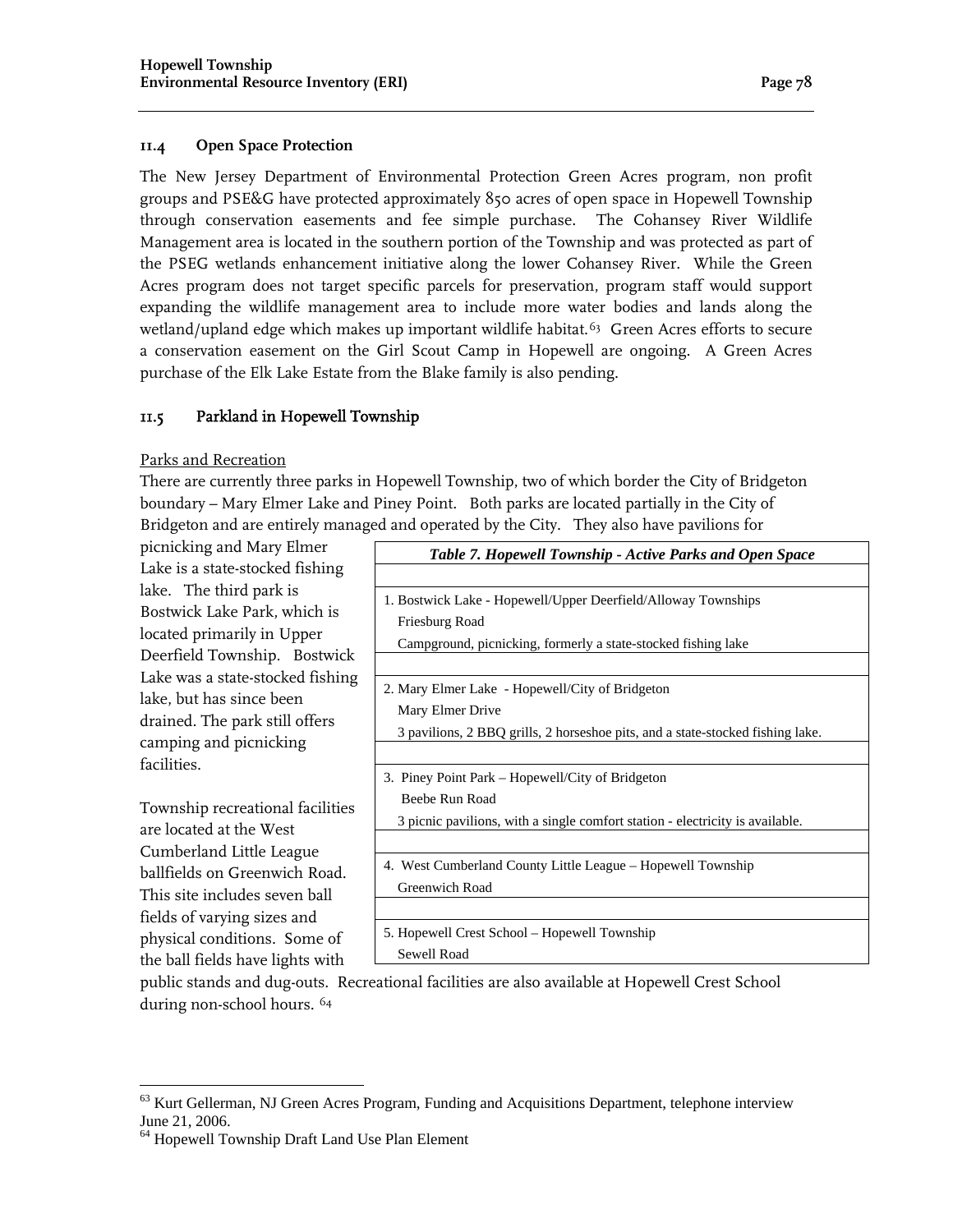#### **12.0 CRITICAL ENVIRONMENTAL AREAS**

Critical environmental sites and issues which have been identified in this inventory are summarized below:

#### **12.1 Favorable Development Potential**

75% of the Township is farmed or forested. While this statistic appears a community benefit, it is also a potential environmental threat due to the favorable development potential of these lands. Hopewell's soils are excellent for building and development as very few of the soils are limiting for septic effluent with non critical depth to seasonal high water table. In fact, soils in Hopewell are actually mined and transported to other locations for septic field construction.

#### **12.2 The Cohansey River**

Hopewell Township is defined by the Cohansey River which bounds the township completely on two sides of its triangular form. The river and its associated wetlands provide important wildlife habitat, mitigation of flood waters, and recreational opportunities. One of the largest and most stable nesting populations of Bald Eagles is located along the Cohansey River wetland/upland interface in Hopewell.

Approximately 12% of Hopewell Township is classified as wetlands most of which are associated with the Cohansey River, its tributaries, and the tidal estuary of the Delaware River. These wetlands create important habitat for birds, fish and wildlife. In addition, there is high recreational value to the community and the region through fishing, crabbing, boating and bird watching. The flood prone areas of Hopewell Township are generally associated with the Cohansey River and its associated tributaries. The Cohansey River, which bounds Hopewell Township, is famous for anadromous fish runs and oyster beds at the mouth of the river. Recreational fishing, crabbing and shell fishing are a growing economic engine for the area with fishermen spending an average of \$62-\$100 a day.

#### **12.3 Aquifers**

The USEPA has recommended the Coastal Plain Aquifer system, upon which Hopewell completely relies for drinking water supply, be designated as a sole source aquifer. The Safe Drinking Water Act (SDWA), Public Law 93-523, of December 16, 1974, contains a provision in Section 1424(e), which states that if the Administrator determines, on his own initiative or upon petition, that an area has an aquifer which is the sole or principal drinking water source for the area and which, if contaminated, would create significant hazard to public health, he shall publish notice of that determination in the Federal Register. This designation will provide additional review of groundwater protection for projects requesting federal funding.

#### **12.4 Contaminated Water**

Water testing laboratories and treatment services commonly find contaminant levels high for gross alpha, excessive iron, and nitrates in Hopewell. The state limit for nitrates in drinking water is 10mg/L. Typically Hopewell wells will test at 8-9.5 mg/L. although the level tends to fluctuate with the season, higher in summer and lower in winter.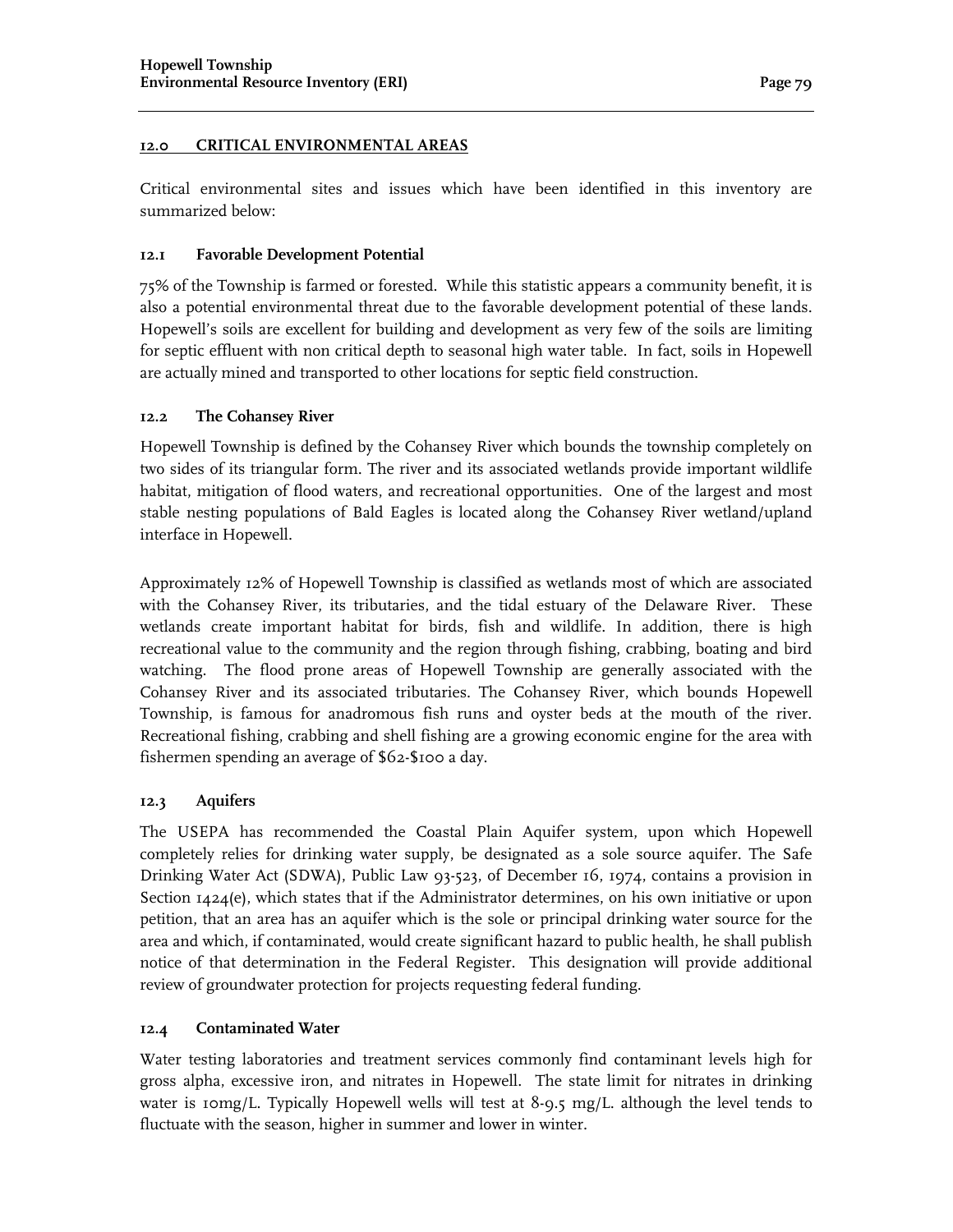#### **12.5 Burden Hill Forest**

A small finger of the 15,000 acre Burden Hill Forest Complex extends into Hopewell Township. This important upland forest has been added to the area targeted for preservation through the New Jersey Conservation Foundation. The ridge vegetation consists of pineland, forested headwaters and native vegetation of the coastal plain. The largest threat to mature woodlands and interconnected forest habitat is residential development.

#### **12.6 Bald Eagles and other T&E Species**

The largest active Bald Eagle nesting area in New Jersey is located in Hopewell Township and Bared owls share the forested wetlands with the Cooper's Hawk and Cope's Gray Treefrogs. Computer generated mapping of critical habitats for threatened and endangered species is divided into 5 geographic regions. Each region has specific mapping of habitat patches which do not correspond to political boundaries but instead to habitat niches. A habitat ranking system ranging from 1-5, five the most important, describes actual sightings, probable locations, or suitable habitat, for threatened and endangered species to occur. Most of Hopewell Township has been designated as 3,4,5 habitat.

#### **12.7 Contaminated Sites**

Five superfund sites impacting the Cohansey Aquifer in Cumberland County have been identified. All are located in the City of Vineland. One active contaminated site in Hopewell Township has been registered by the NJDEP, ID# 001824. Durham's Auto Repairs had a gasoline discharge from an underground storage tank. A new well is required and soil contamination remediation is necessary.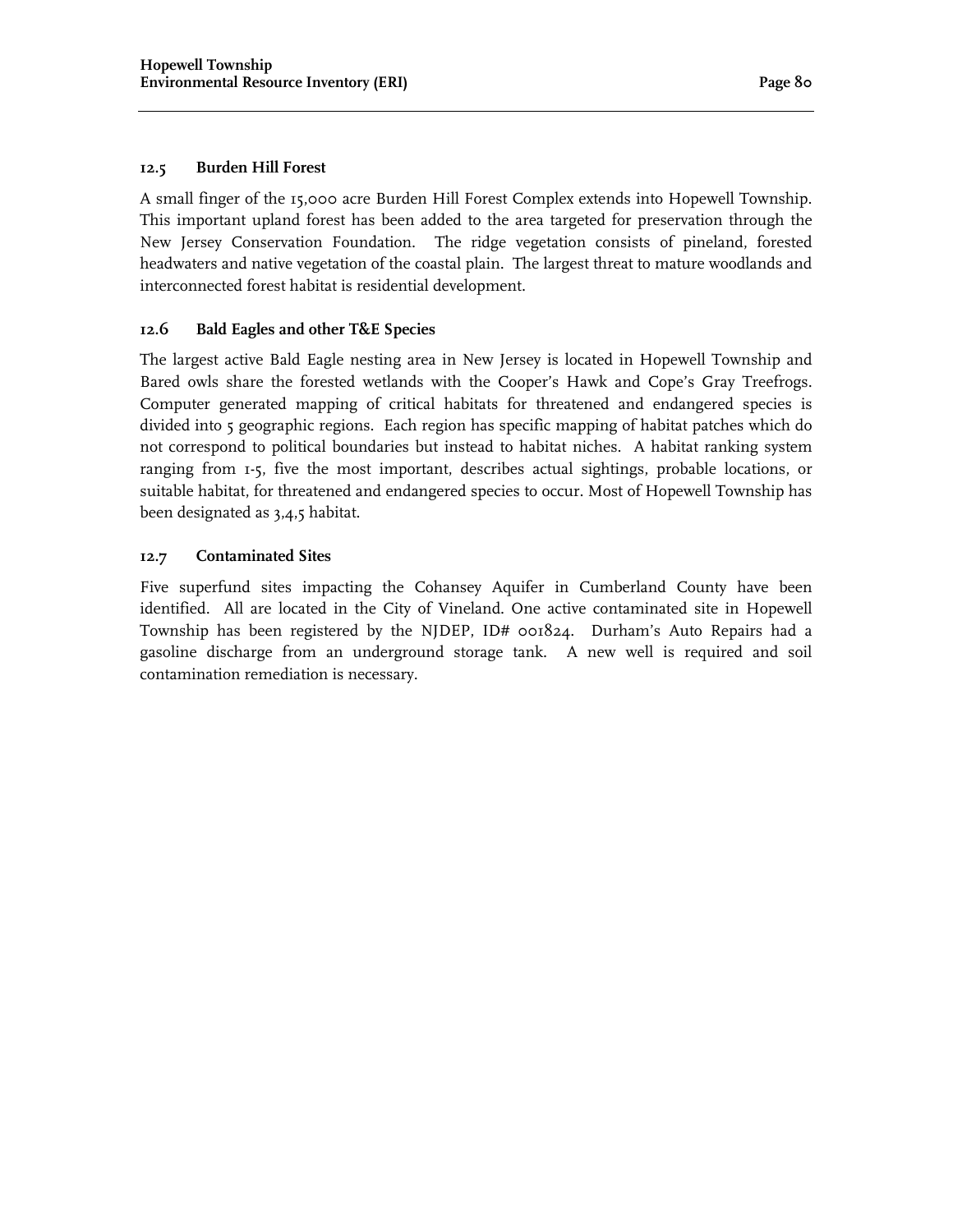## **REFERENCES**

Many thanks go to the citizens, volunteers, government officials, private businesses, academic specialists, cooperative extension agents and non-profit organizations that have provided guidance, research and expertise in the compilation of this Natural Resources Inventory.

| American Littoral Society, Bridgeton Office,                                | 856-455-2174 |
|-----------------------------------------------------------------------------|--------------|
| Lisa Barno, Chief of Freshwater Fisheries, Div of Wildlife Mgt.             | 609-292-8642 |
| Carol Bell, Photographs                                                     | 856-451-9174 |
| Bob Bew, Cumberland County Health Department, well permitting, 856-453-2156 |              |
| Matt Blake, Conservation Coordinator, American Littoral Society,            | 856-455-2174 |
| Mike Bonham, Cumberland/Salem Soil Conservation District,                   | 856-451-2422 |
| Jim Boyle, NJ DEP Geologic Survey,                                          | 609-292-1185 |
| Katie Buckley, Rutgers Cooperative Ext., Water Res. Program                 | 732-932-9011 |
| Bob Cartica, NJ DEP Threatened and Endangered Species,                      | 609-984-1015 |
| Danielle Crispin, Cumberland County Health Department                       | 856-453-2152 |
| <b>Cumberland County Dept. of Planning</b>                                  |              |
| <b>Bob Brewer</b>                                                           | 856-453-2175 |
| Matt Pisarski                                                               | 856-453-2175 |
| Dennis DeMatte, Cumberland County Improvement Authority                     | 856-825-3700 |
| Pete Dunne, NJ Audubon Society Cape May Bird Observatory,                   | 609-861-0700 |
| Brenda Evans, PSE&G Estuary Enhancement Program                             | 856-878-6922 |
| Dave Findley, NJ Forest Service Southern Regional Office                    | 609-625-1124 |
| Kurt Gellerman, NJ DEP Green Acres Program,                                 | 609-984-0546 |
| Scott Gifford, Hancock Harbor                                               | 856-455-2610 |
| Suhas Gatge, NJ Geologic Survey                                             | 609-984-6587 |
| Mike Habberland, Manager WMA #17                                            | 609-633-7714 |
| Ken Hildreth, Hopewell Township Recycling Coordinator                       | 856-455-1230 |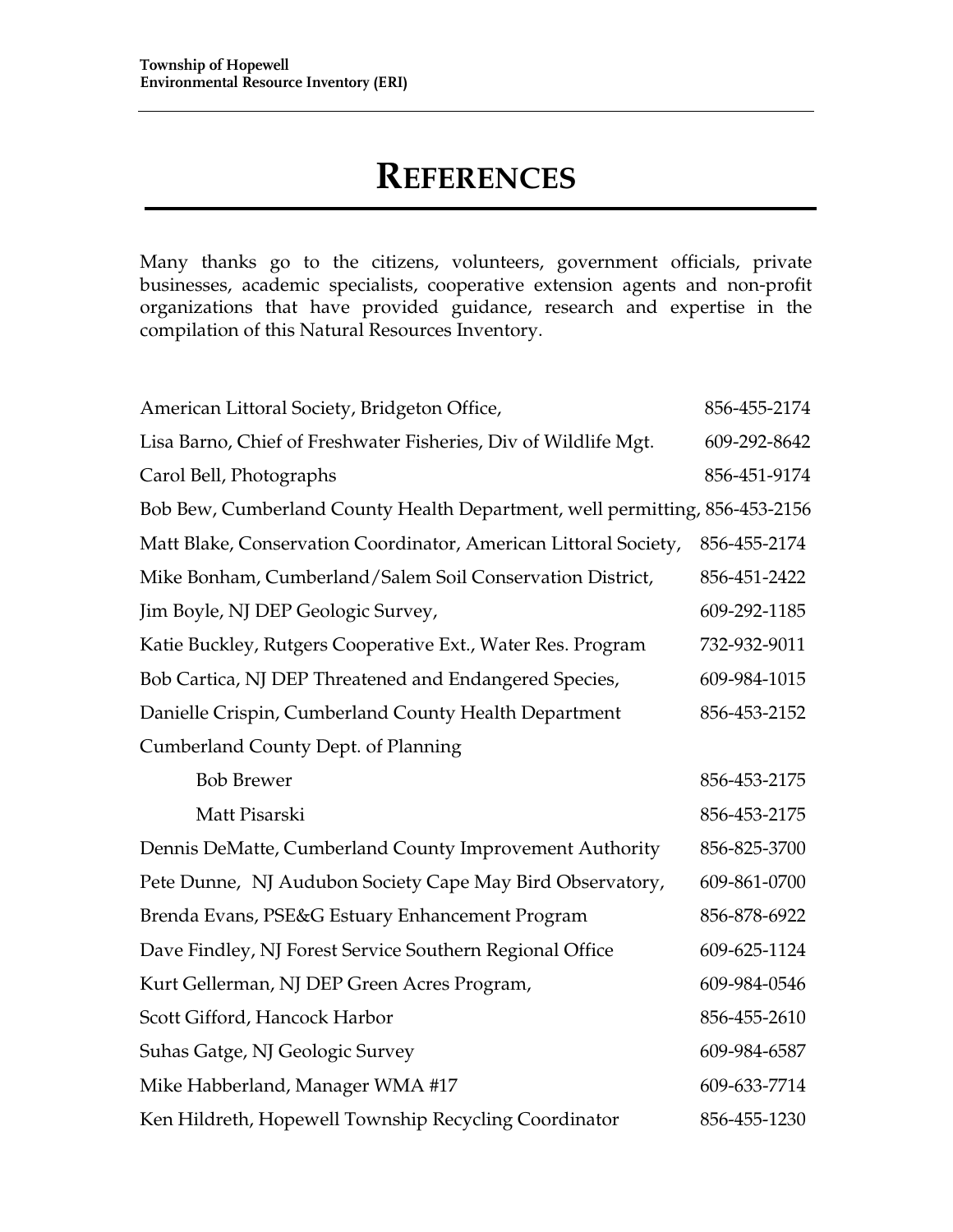| Matthew Klewin, Alternate Wastewater Treatment Systems        | 609-292-0407 |
|---------------------------------------------------------------|--------------|
| Latish Menghani, Vineland Environmental Labs/Water Quality    | 856-692-6800 |
| Steven Nardelli, Hopewell Township Engineer                   | 856-451-2990 |
| Larry Niles, NJDEP Fish and Wildlife                          | 609-292-9101 |
| New Jersey Conservation Foundation                            | 908-234-1225 |
| Ted Ritter, Hopewell Township Administrator                   | 856-455-1230 |
| Rob Rodriguez, NJDEP Green Acres Program                      | 609-984-0546 |
| Susan Rosemwinkle, NJDEP Point Source Permitting              | 609-292-4860 |
| Carl Schulze, NJ Dept. of Agriculture, Div. of Plant Industry | 609-292-5441 |
| Shawn Shotzberger, PSEG Estuary Enhancement Program           | 856-797-9930 |
| Robert Steinhagen, NJDEP Case Mgr Contaminated Sites          | 609-633-1472 |
| Clay Sutton, author/envt'l consultant / bird expert           | 609-465-3397 |
| Gary Timberman, Cumb/Salem Soil Conservation District         | 856-451-2422 |
| Steve Wymbs, Ex. Dir. Cumb. County Improvement Authority      | 856-825-3700 |
| Cindy Zirkle, Citizen Activist/ President of CARP             | 856-455-6611 |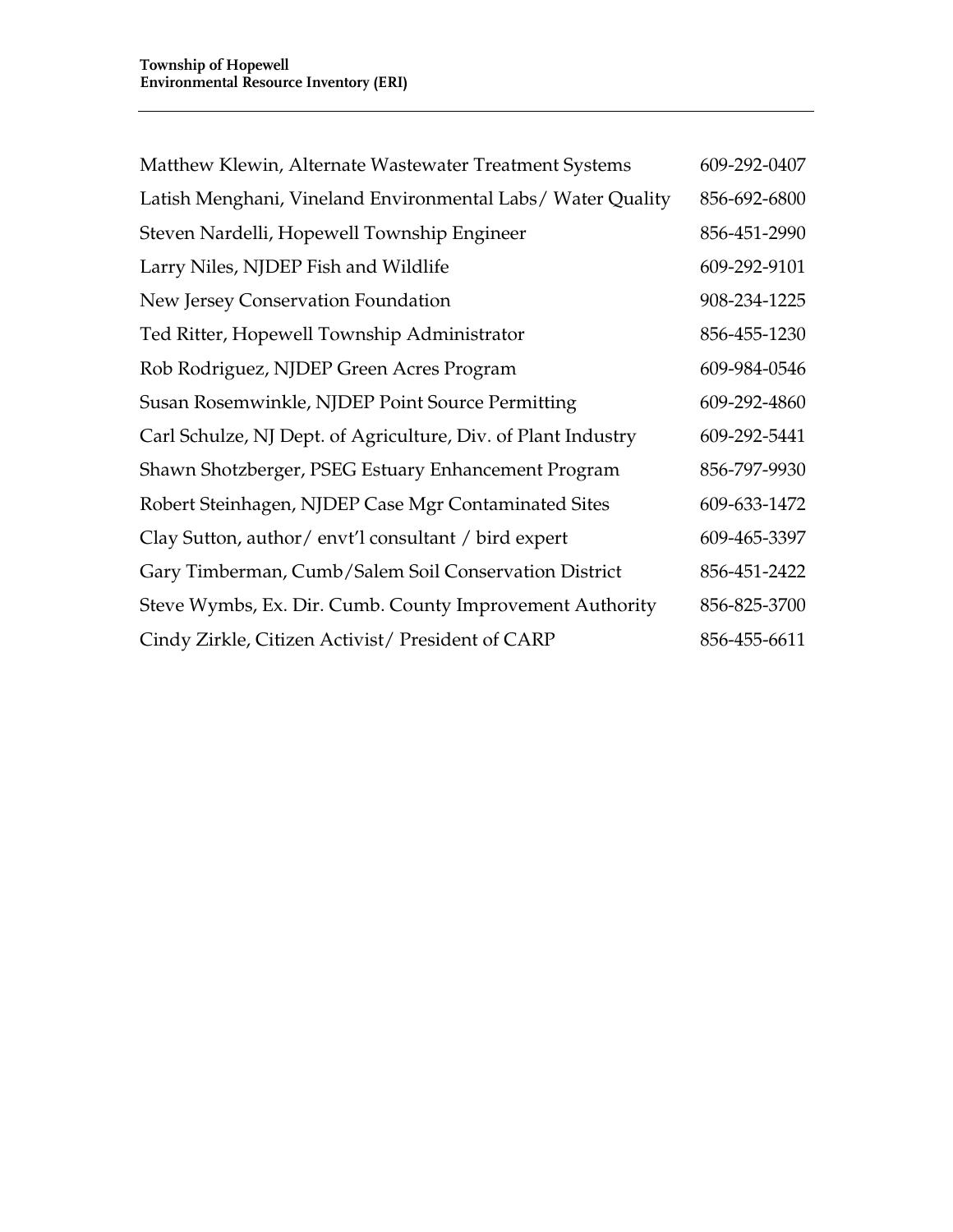#### **Cited References**

Arnold, C.L., Jr. and C.J. Gibbons. 1996. Impervious surface coverage: The emergence of a key environmental indicator. *Journal of the American Planning Association*  62(2): 243-258.

Buckley, Katie, Rutgers The State University of New Jersey, Cooperative Research and Extension, Water Resources Program, Characterization and Assessment of WMA #17,watershed management area 17, PowerPoint Presentation 2004.

Honigfeld, Harriet, B., *Charting a Course for the Delaware Bay Watershed*, New Jersey Conservation Foundation, Bamboo Brook, 170 Longview Road, Far Hills, New Jersey, 07931, c. 1997.

Hopewell Township Historical Society, *Hopewell Township A Brief Early History to Celebrate the 250th Anniversary of Its Formation as a Precinct of Cumberland County January 19, 1748, Printed 1998*

Hopewell Township Farmland Preservation Plan Element, November, 2004, p. 14.

Lathrop, Richard G. and Tenley M. Conway, Grant F. Walton Center for Remote Sensing & Spatial Analysis Cook College - Rutgers University, New Brunswick, NJ 08901, CRSSA Technical Report 2001-03, November 2001.

Navoy, Anthony S., Ph.D., U.S. Geological Survey, http://www.sjwatersheds.org/science/GlouCoGrWaterIssues.pdf .viewed October 23, 2006.

Smith , Larissa, and Kathleen E. Clark, Lawrence J. Niles, NJ Department of Environmental Protection, Division of Fish and Wildlife, Bald Eagle Management Project, 2005. Page 1

NJ Department of Environmental Protection, Radiation Protection and Release Prevention Program, www.state.nj.us/dep/rpp/radwater.htm.

Obropta, Christopher C., Ph.D., & Sandra Goodrow, *New Jersey's Storm Water Regulations,* Rutgers Cooperative Research and Extension, (NJAES), Rutgers, The State University of New Jersey. Fact Sheet 556 , August 2005.

Rinaldo, Lawrence, New Jersey Coastal Plain, Rutgers University, Department of Geography, Physio Geographic provinces of New Jersey,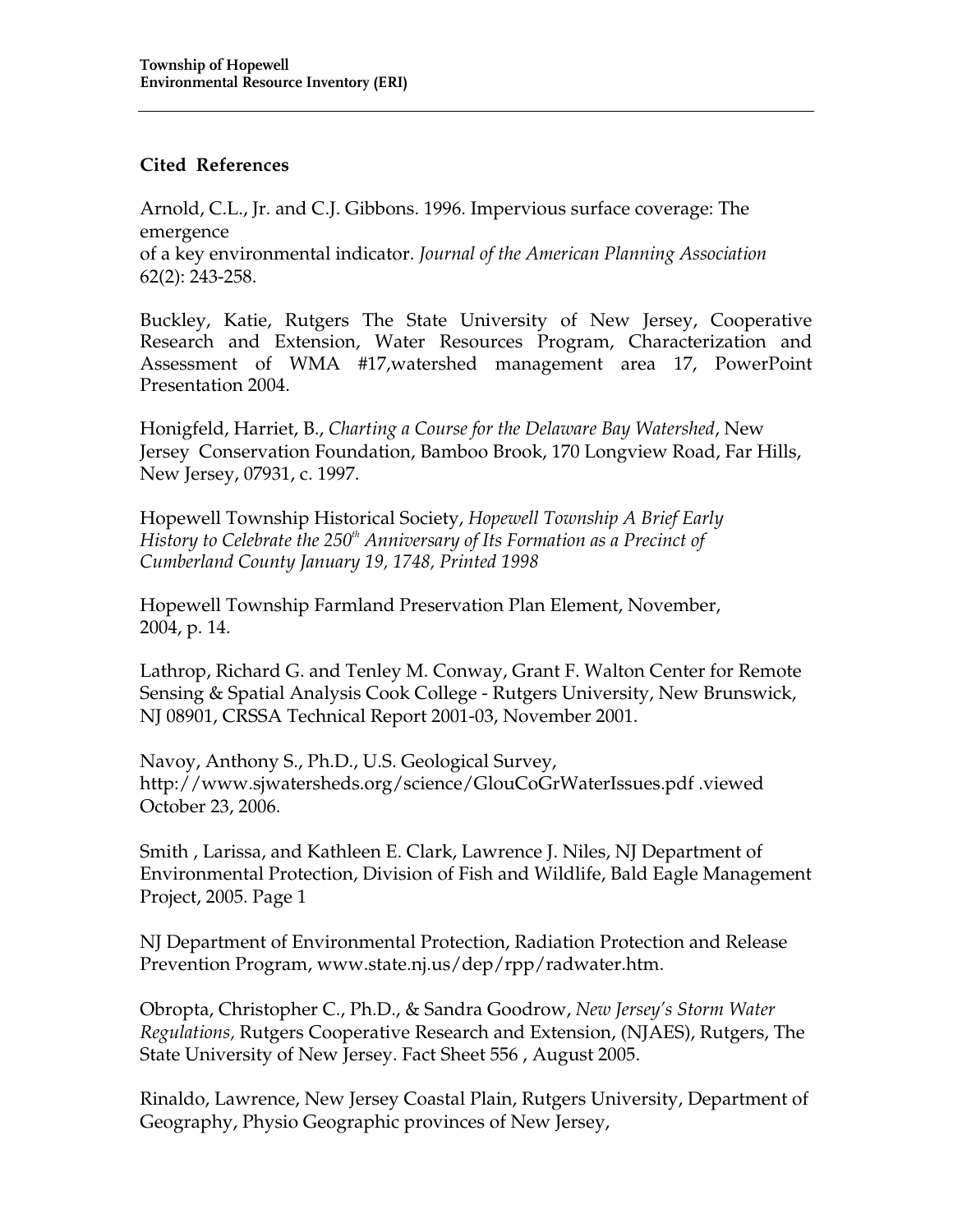http://www.epa.gov/region2/water/aquifer/coast/coastpln.htm%23123, 6/15/2006.

Snyder, David and Sylvan R. Kaufman. 2004. An Overview of Nonindigenous Plant Species in New Jersey. New Jersey Department of Environmental Protection, Division of Parks and Forestry, Office of Natural Lands Management, Natural Heritage Program, Trenton, NJ . 107 pages.

SSURGO, Natural Resources Conservation Service, NRCS, Soil Mapping Data

United States Department of Agriculture, Natural Resources Conservation Service, Soil Survey Staff, Official Soil Series Descriptions "http://soils.usda.gov/technical/classification/osd/index.htm.

Zapecza, Otto S.,Hydrogeolgic Framework of the New Jersey Coastal Plain, Regional Aquifer System Analysis, US geological Survey, Open File Report 84- 730, Trenton, NJ 1984, p. 32.

### **Cited telephone interviews:**

Bew, Bob, Cumberland County Department of Health, Telephone conversation, June 1, 2006.

Blake, Matt, American Littoral Society, Telephone interview, June 26, 2006.

Boyle, Jim, New Jersey USGS Office, Telephone conversation, June 2006.

Brewer, Bob,Cumberland County Department of Planning and Economic Development, telephone interview, June 13, 2006.

Cortica, Bob, NJ Department of Environmental Protection, Office of Natural Lands Management, Telephone interview, June 8, 2006.

Cumberland County Health Department, Engineering Office Staff, Telephone conversation re: Septic Disposal Fields, June 21, 2006.

DeMatte, Denis, Cumberland County Improvement Authority, Telephone interview, May 31, 2006.

Findley, Dave, NJ Forest Service Southern Regional Office, Telephone interview, June 14, 2006.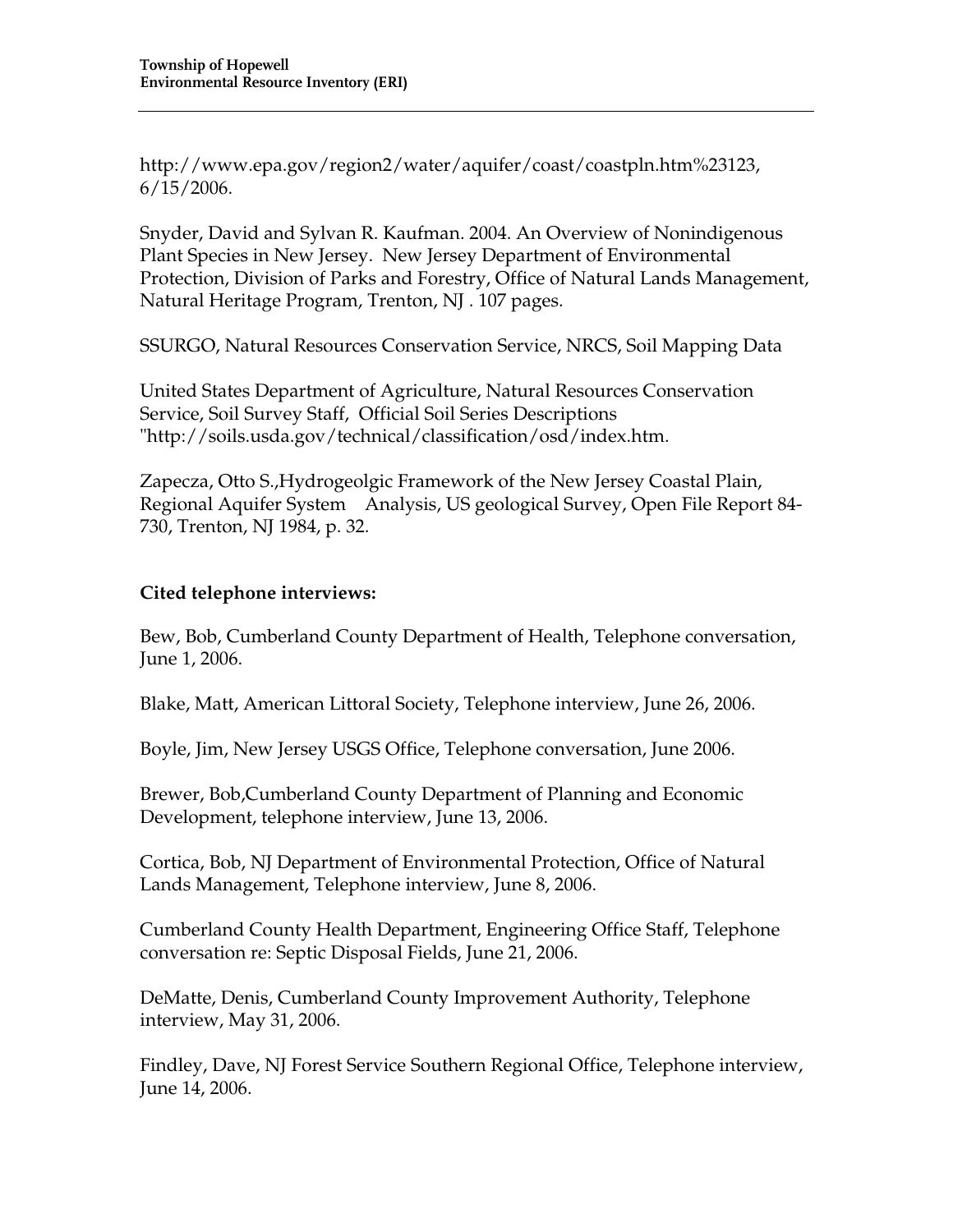Gellerman, Kurt, NJ Green Acres Program, Funding and Acquisitions Department, telephone interview June 21, 2006.

Hildreth, Ken, Hopewell Township recycling coordinator, Telephone interview, May 31, 2006.

Menghani, Latish, Vineland Environmental Labs, Telephone conversation, June 1, 2006.

Olynyk, Carol, NJDEP Water Allocation Office, Telephone conversation, June 2006.

Ritter, Ted, Hopewell Township Administrator, Telephone conversation, June 1, 2006.

Shotzberger, Shawn, AKRF, PSEG Estuary Enhancement Program, telephone call June 28, 2006.

Steinhagan, Robert, Case Manager, New Jersey Department of Environmental Protection, Site Remediation and Waste Management, Telephone interview, May 31, 2006.

Wymbs, Steve, Director of Cumberland County Landfill, Telephone interview, May 31, 2006.

### **Internet resources used by topic:**

Air Quality:http://www.scorecard.org/envreleases/cap/county.tcl?fips\_county\_code=34011#maps

Aquifer,http://www.epa.gov/region2/water/aquifer/coast/coastpln.htm#123, June 15, 2006

Alternative Septic design: Sustainable Builders Sourcebook Web Version©Sustainable Sources, 1994-2006.

Climate: http://www.co.cumberland.nj.us/facts/climate.htm

Contaminated sites: www.epa.gov/superfund/sites/npl/nj.htm#statelist.

Floodplains: www.state.nj.us/dep/landuse/58\_16a.pdf

Ground water: www.dep/njgs/enviroed/infocircle/mapping.pdf, June14, 2006